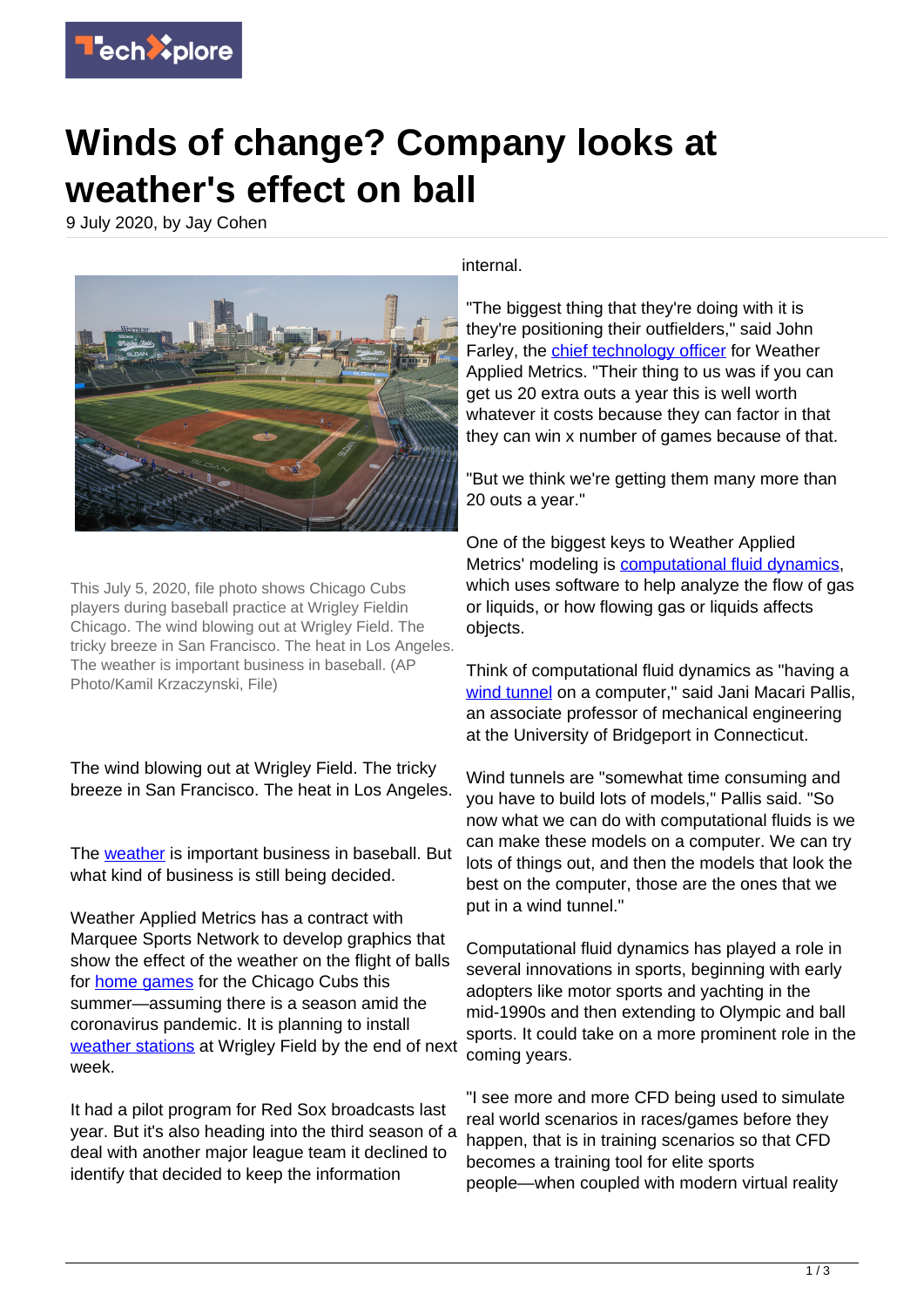

simulators," Keith Hanna, an executive with MSC Software, wrote in an email.

"Indeed video games and sports have merged in many sports for elite and normal sports people. In addition, we are all different as human beings and the need to produce customized equipment and sporting experiences is an area where CFD is being applied to more and more."

[Weather Applied Metrics](https://www.weatherapplied.com/) has a connection to baseball in former Cubs and Arizona Diamondbacks outfielder Brett Jackson, who is the director of operations. Jackson's father, Pete, helped come up with the idea for the company.

Farley, who also works as the chief meteorologist for the ABC affiliate in Columbia, South Carolina, said it has had conversations with Major League Baseball about the competitive advantage aspect of its work.

"In our meetings with Major League Baseball, they seem to be directing us toward the broadcast (side) at first and then it'll go from there," Farley said. "But they do know about this one team that is using it and doesn't want it on their broadcast, and we just, you know, we're a company selling stuff and we're happy to sell to people who buy."

Asked about Weather Applied Metrics and its work, a spokesman for Major League Baseball declined comment.

Farley said they think there will be a market for the company's broadcast product and private data for team analysis.

"Depending on the weather situation, there are certain times that we can predict this thing five days in advance," he said.

"There are a lot of opportunities that we see," he continued. "You might even decide whether to send a guy from third because we can tell you that weather near the ground is going to impact the throw by this much and the fielder might not be aware of it. So there's a lot of things that we think can be done with this."

© 2020 The Associated Press. All rights reserved. This material may not be published, broadcast, rewritten or redistributed without permission.